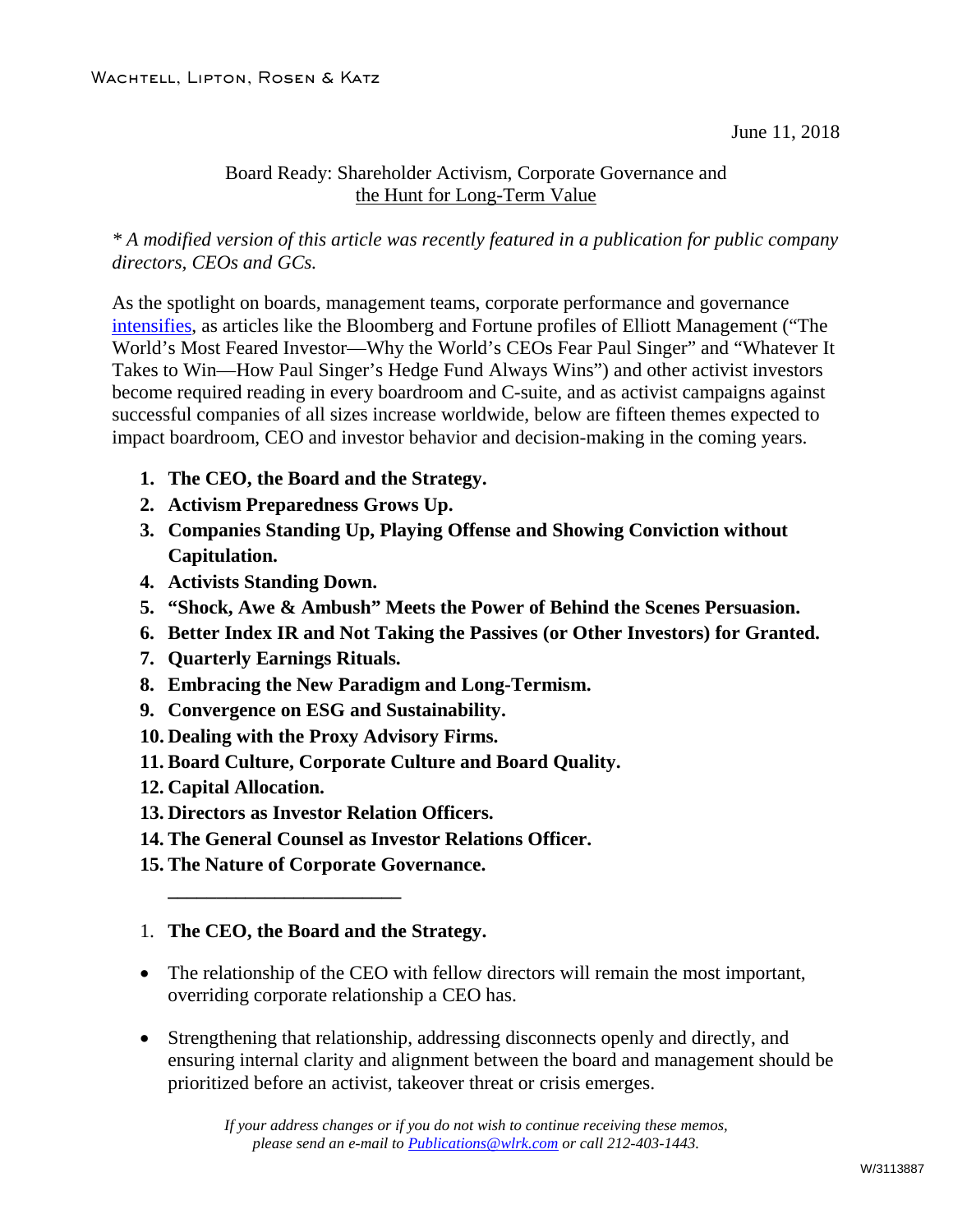• Boards of directors will become more actively involved with management in developing, adjusting and communicating the company's long-term strategy and operational objectives and anticipating threats to progress.

# 2. **Activism Preparedness Grows Up**.

- Instead of a check-the-box housekeeping exercise, companies will pursue real readiness for activist attacks.
- Activism preparedness will be integrated into crisis preparedness, strategic planning and board governance.
- This will include periodic updates for the board by expert advisors working with management; non-generic break glass plans; a philosophy of continuous improvement and rejecting complacency; training, simulations and education informed by live activism experiences; expert review of bylaws and governance guidelines; and cultivating third-party advocates early.
- Most importantly, deep self-reflection and self-help will identify opportunities for strengthening the company and increasing sustainable value for all stakeholders, mitigating potential vulnerabilities, getting ahead of investor concerns and ensuring that the company's strategy and governance is well-articulated, updated and understood.
- The CEO and other directors will be prepared to deal with direct takeover and activist approaches and handle requests by institutional investors and activists to meet directly with management and independent directors.

## 3. **Companies Standing Up, Playing Offense and Showing Conviction without Capitulation**.

- Well-advised companies will take a less reactive posture to activist attacks, find opportunities to control the narrative, strengthen their positioning and leverage with key investors and stakeholders and understand investor views beyond the activist.
- Directors and management will maintain their composure and credibility in the face of an activist assault and not get distracted or demoralized.
- Companies will proactively take action and accelerate previously planned initiatives with wide support to demonstrate responsiveness to investor concerns without acceding to an activists' more destructive or short-sighted demands.
- If a legitimate problem is identified, consider whether the company has a different (better) approach than the one proposed by the activist, and if the activist's idea is a good one, co-opt it.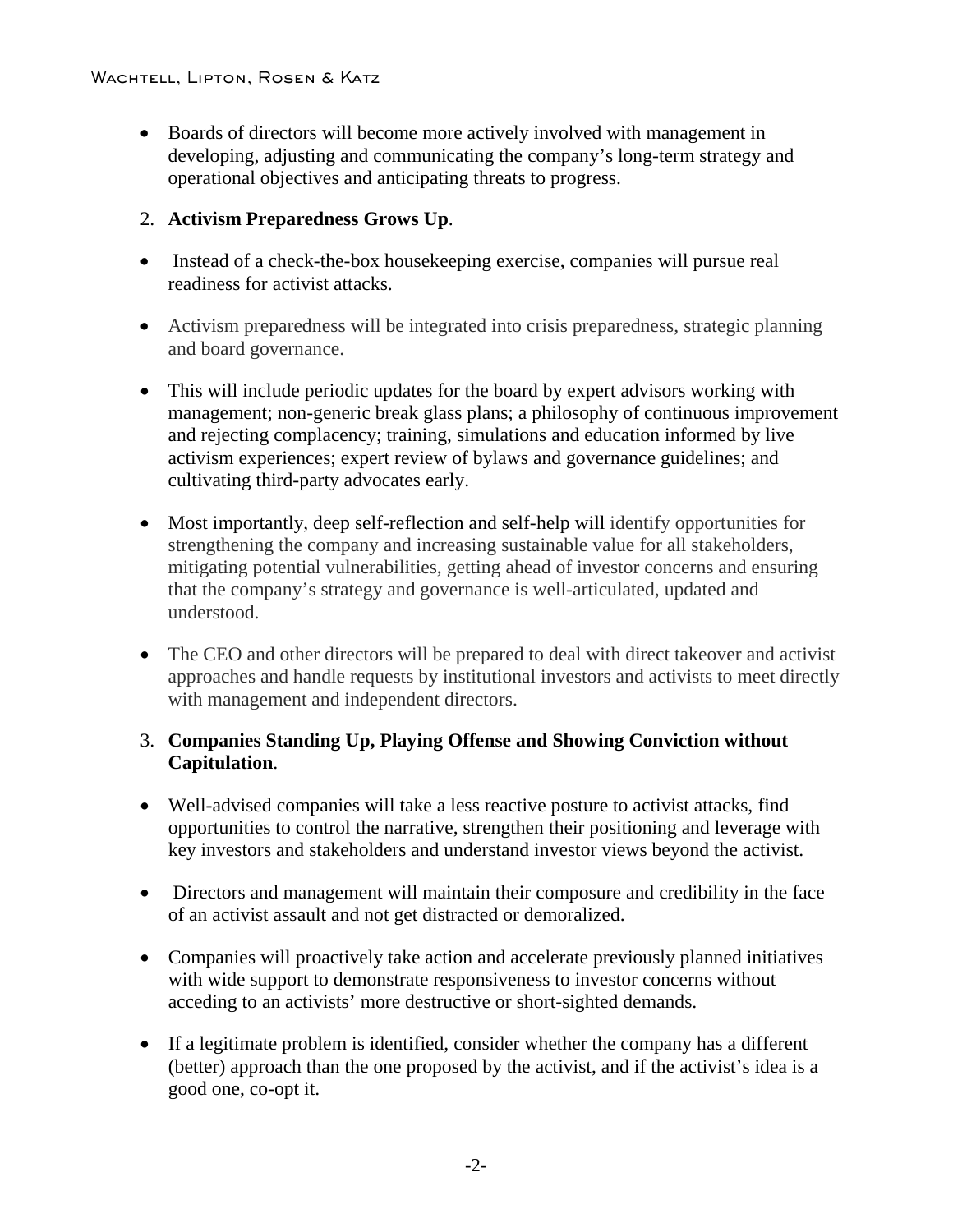- Companies with iconic brands and a track record of established trust will protect and appropriately leverage – their brands in an activist situation.
- Negotiating and engaging with an activist from a position of strength rather than fear or weakness will become more common.

## 4. **Activists Standing Down.**

- Through deft handling and prudent advice, more activist situations will be defused and never become public battles, including where the activist concludes they would be better served by moving on to another target.
- Companies who move quickly to pursue the right initiatives, maintain alignment within the boardroom and engage in the right way with key shareholders and constituencies will achieve beneficial outcomes, gain the confidence of investors beyond the activist and, where dealmaking with an activist is needed, find common ground or obtain favorable settlement terms.

# 5. **"Shock, Awe & Ambush" Meets the Power of Behind the Scenes Persuasion.**

- Until activism evolves, boards and management teams will continue to grapple with activists who mislead, grandstand, goad, work the media, threaten and bully to get their way.
- But major investors will increasingly reject such irresponsible engagement and more interesting flavors of activism will emerge, led by self-confident and secure funds who value thoughtful, private discussions as to how best to create medium-to-longterm value, respect that boards and management teams may have superior information and expertise and valid reasons for disagreeing with an activist's solutions, and pursue collaborative, merchant banking approaches intended to assist a company in improving operations and strategies for long-term success without worrying about who gets the credit.
- In some situations, working with the right kind of activist and showing backbone against misaligned activist funds and investors will deliver superior results.

# 6. **Better Index IR and Not Taking the Passives (or Other Investors) for Granted.**

- BlackRock, State Street and Vanguard will continue to bring their own distinctive brands of stewardship, engagement and patient pressure to bear in the capital markets and at their portfolio companies.
- Companies will increasingly recognize that a classical "governance roadshow" promoting a check-the-box approach to governance without a two-way dialogue is a missed opportunity to demonstrate to these funds that the company's strategic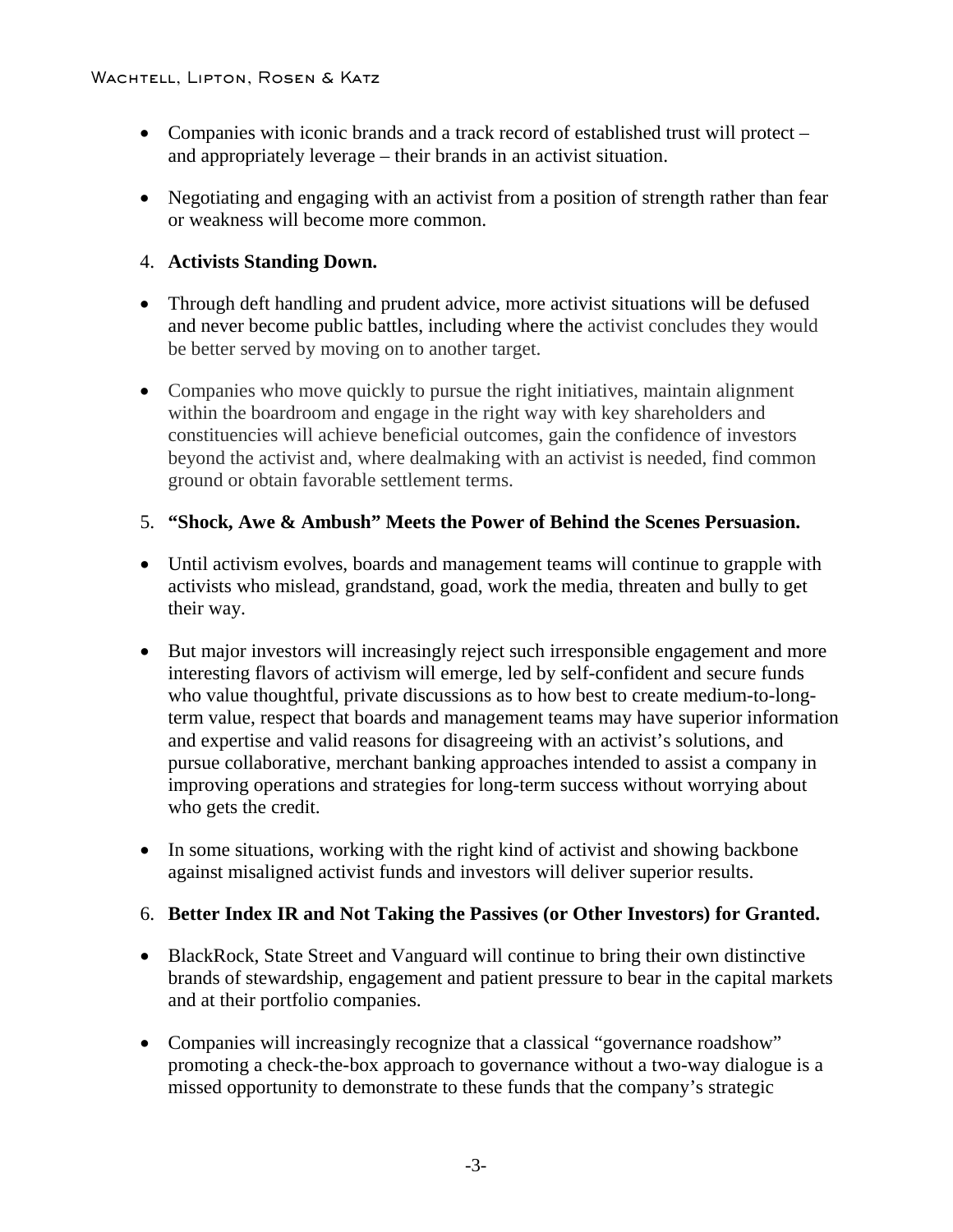choices, board and management priorities and substantive approach to governance deserve support from these investors.

- More sophisticated and nuanced approaches for gaining and maintaining the confidence of all investors will emerge.
- Engagement for engagement's sake will fall out of favor, and targeted, thoughtful and creative approaches will carry the day.

## 7. **Quarterly Earnings Rituals**.

- While quarterly earnings rituals will remain, for now, a fact of life in the U.S., companies and investors will explore alternatives for replacing quarterly rhythms with broader, multi-year frameworks for value creation and publishing new metrics over timeframes that align with business, end market and operational realities. Giving quarterly guidance will fall out of favor and be increasingly criticized.
- In the U.K. and other jurisdictions that permit flexibility, more companies will move towards non-quarterly cadences for reporting and issuing guidance and seek to attract more long-term oriented investor bases by publishing long-term metrics.
- In all markets, companies will increasingly discuss near-term results in the context of long-term strategy and objectives, more management time will be spent discussing progress towards important operational and financial goals that will take time to achieve and sell-side analysts will have to adapt to a more long-term oriented landscape or find their services to be in less demand.

## 8. **Embracing the New Paradigm and Long-Termism.**

- The value chain for alignment towards the long-term across public companies, asset managers, asset owners and ultimate beneficiaries (long-term savers and retirees) – each with their own time horizons, goals and incentives – is now recognized as broken.
- Organizations and initiatives like *Focusing Capital on the Long Term, the Coalition for Inclusive Capitalism, the World Economic Forum's New Paradigm and Roadmap for an Implicit Corporate Governance Partnership to Achieve Sustainable Long-Term Investment and Growth, the Conference Board, the Strategic Investor Initiative, the Aspen Institute's Business & Society Program and Long-Term Strategy Group* and others will increasingly collaborate and perhaps consolidate their efforts to ensure lasting change in the market ecosystem occurs.
- Additional academic and empirical evidence will be published showing the harms to GDP, national productivity and competitiveness, innovation, investor returns, wages and employment from the short-termism in our public markets.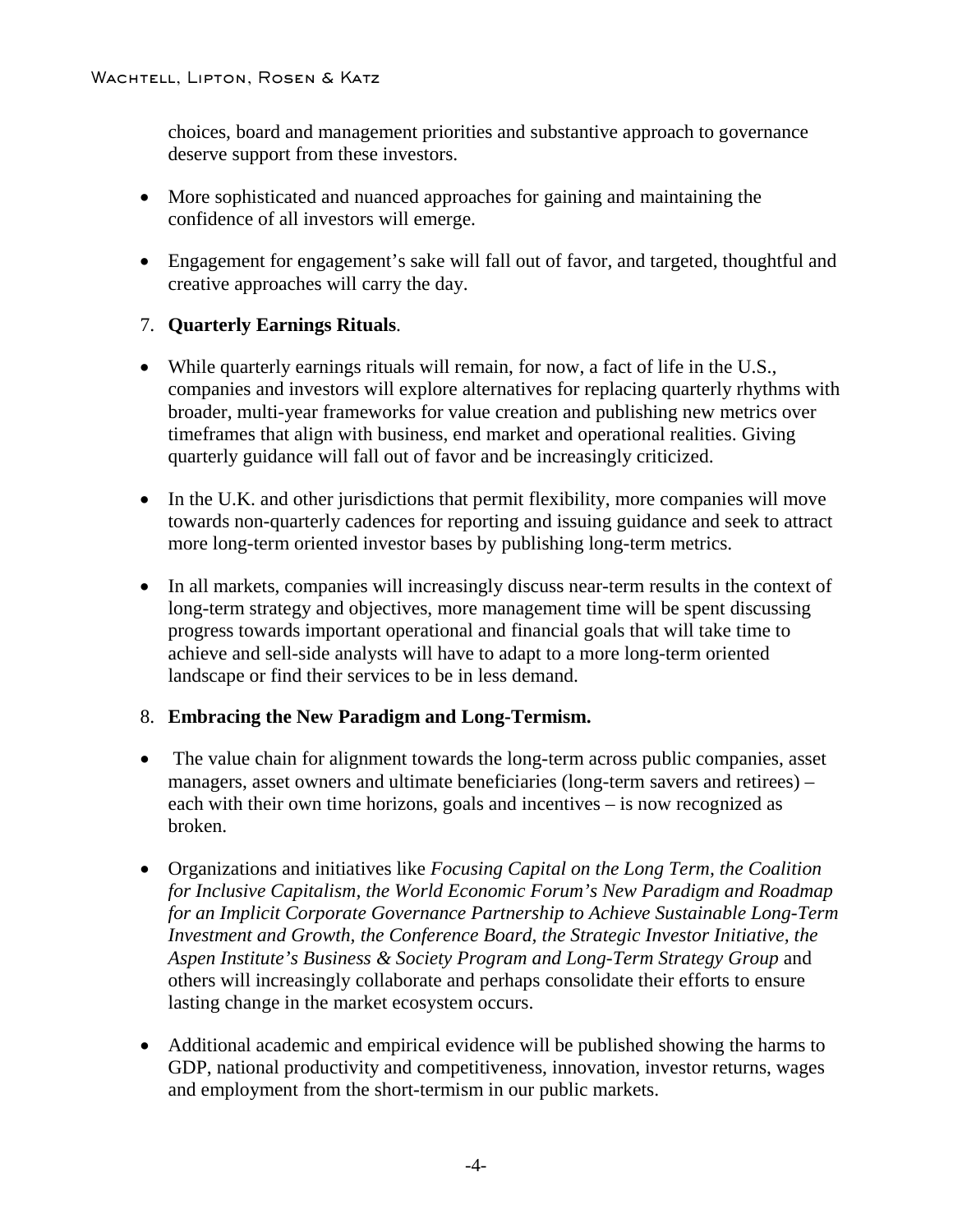• Absent evidence that private sector solutions are gaining traction, legislation to promote long-term investment and regulation to mandate long-term oriented stewardship will be pursued worldwide.

#### 9. **Convergence on ESG and Sustainability.**

- Companies will increasingly own business-relevant sustainability concerns, integrate relevant corporate social responsibility issues into decision-making and enhance disclosures in appropriate ways, while resisting one-size-fits-all approaches delinked from long-term business imperatives.
- ESG-ratings services will come under heightened pressure to improve their quality, achieve consistency with peer services, eliminate errors and proactively make corrections or retract reports and ratings.
- Activist hedge funds will continue to experiment with ESG-themed or socially responsible flavored campaigns to attract additional assets under management, drive a wedge between companies and certain classes of ESG-aligned investors and try to counter their "bad rap" as short-term financial activists who privilege financial engineering and worship the immediate stock price.
- Mainstream investors will increasingly try to apply and integrate ESG-focused screens and processes into investment models.

## 10. **Dealing with the Proxy Advisory Firms.**

- While proxy advisory firms will increasingly become disintermediated, including through efforts like the U.S. Investor Stewardship Group (ISG) and increased investments by active managers and passive investors in their own governance teams and policies, proxy advisors will retain the power to hijack engagement agendas and drive media narratives.
- More scrutiny will be brought to bear when advisory firms overreach, where special interests drive a new proxy advisory firm policy and if investors reflexively follow their recommendations.
- Especially in contested situations, winning the support of the major proxy advisory firms is valuable, but well-advised companies will succeed in convincing investors to deviate from negative recommendations and in special cases persuading advisory firms to reverse recommendations.
- Negative recommendations will be managed effectively without letting the proxy firm dictate what makes sense for the company.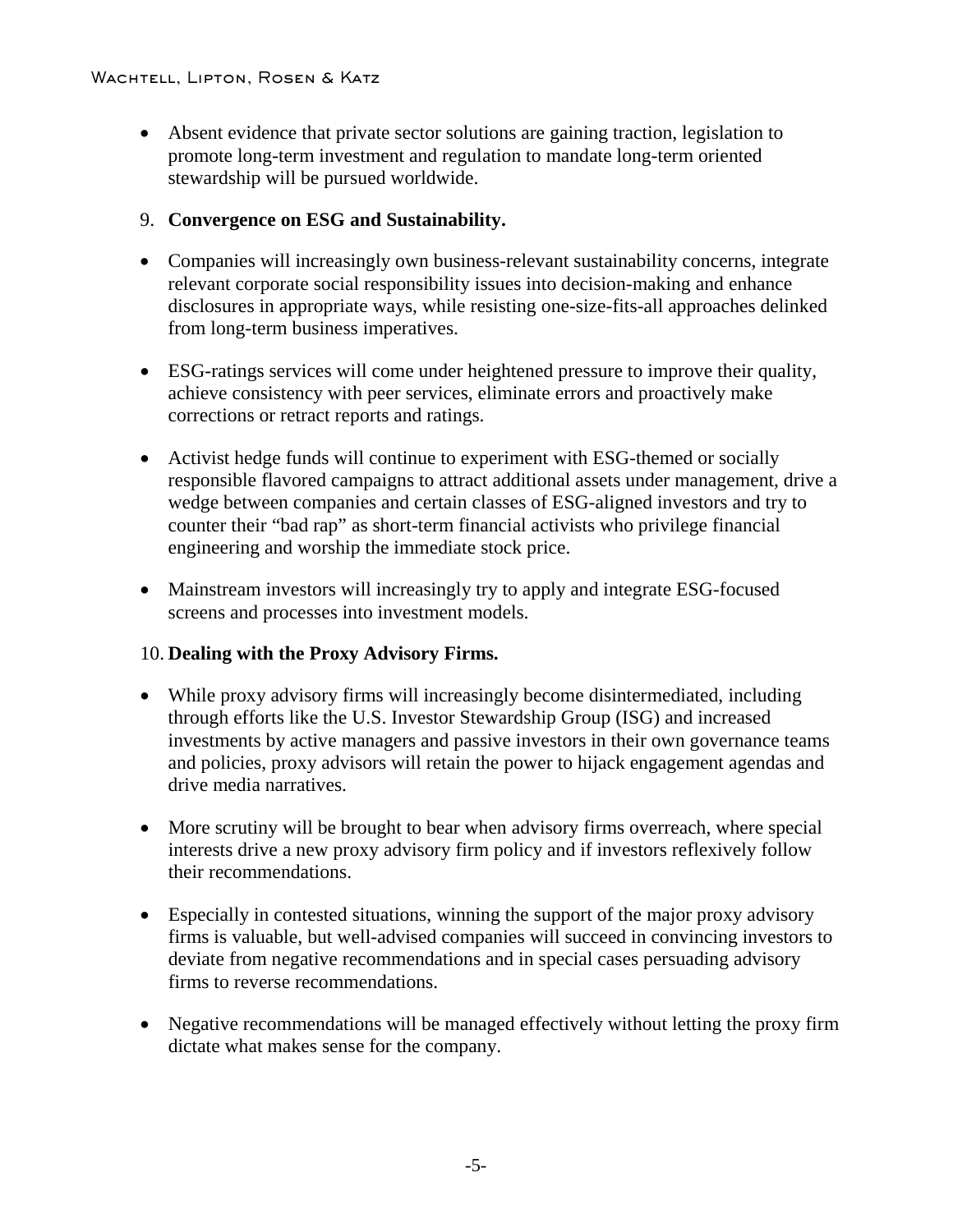# 11. **Board Culture, Corporate Culture and Board Quality.**

- Leaders who promote a board culture of constructive support and engaged challenge and who foster a healthy and inclusive corporate culture will outperform.
- Vibrant board and corporate cultures are valuable assets, sources of competitive advantage and vital to the creation and protection of long-term value.
- Board strength, composition and practices will be heavily scrutinized, including as to director expertise, average tenure, diversity, independence, character, and integrity.
- Nuanced evaluations of the ongoing needs of the company, the expertise, experience and contributions of existing directors, and opportunities to strengthen the current composition will be integrated into proactive board development plans designed to enable the board's composition and practices to evolve over time.
- Failure to evolve the board and its practices in a measured way will expose companies to opportunistic activism and takeover bids.
- Boards and management teams who know how to navigate stress, pressure, transition and crisis will thrive.

#### 12. **Capital Allocation.**

- Investors will have more heated debates among themselves and with companies about preferred capital allocation priorities, both at individual portfolio companies and at an industry level.
- Companies will be more willing to reinvest in the business for growth, pursue smart and transformative M&A that fits within a longer-term plan to create value and make the case for investments that will take time to bear fruit by explaining their importance, timing and progress.
- Prudently returning capital will remain a pillar of many value creation strategies but in a more balanced way and with more public discussion of tradeoffs between dividends versus share repurchases and alternative uses.
- Investors may not agree with choices made by companies and will disagree with each other.

## 13. **Directors as Investor Relation Officers.**

• While management will remain the primary spokesperson for the company, companies will better prepare for director-level interactions with major shareholders and become more sophisticated in knowing when and how to involve directors –